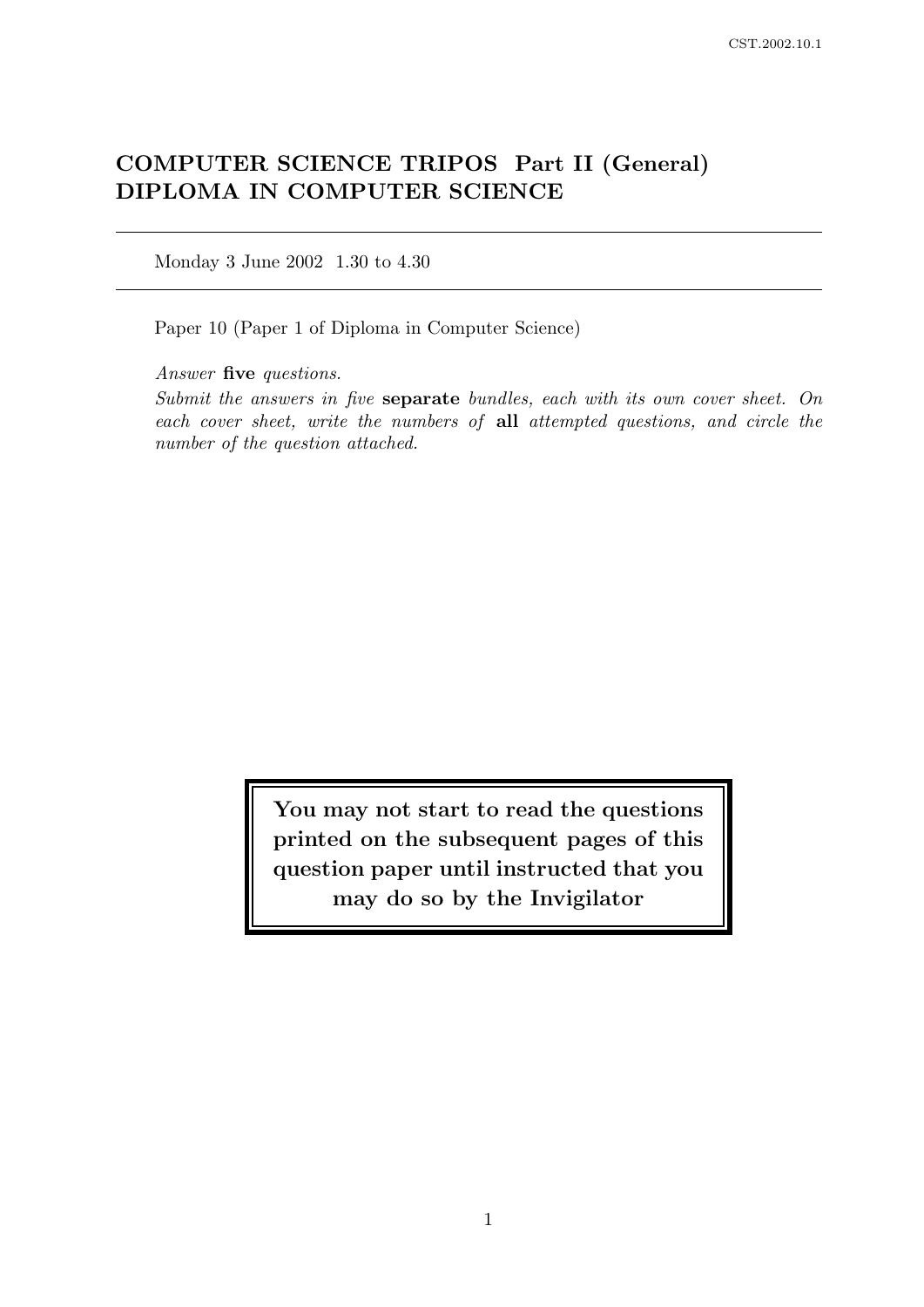### 1 Digital Electronics

You are to design a sequencer with the following properties.

- There are four inputs: reset,  $s_0$ ,  $s_1$ ,  $s_2$ .
- There are three outputs:  $t_0$ ,  $t_1$ ,  $t_2$ .

You may assume that there is a clock.

Once the system is reset, the signals  $s_0$ ,  $s_1$ ,  $s_2$  may be asserted in any order. However, the  $t_i$  may be asserted only if all of the  $s_j, j \leq i$  have been asserted since the last reset. You may assume that once an  $s_i$  is asserted it remains so until the reset is applied.

- (a) Draw a state diagram for the system. [6 marks]
- (b) Provide a state transition table for the system. [4 marks]
- (c) Provide equations for next state control and outputs for an implementation. [6 marks]
- (d) Suppose that the  $s_i$  did not remain asserted until system reset. How would you modify the implementation? [4 marks]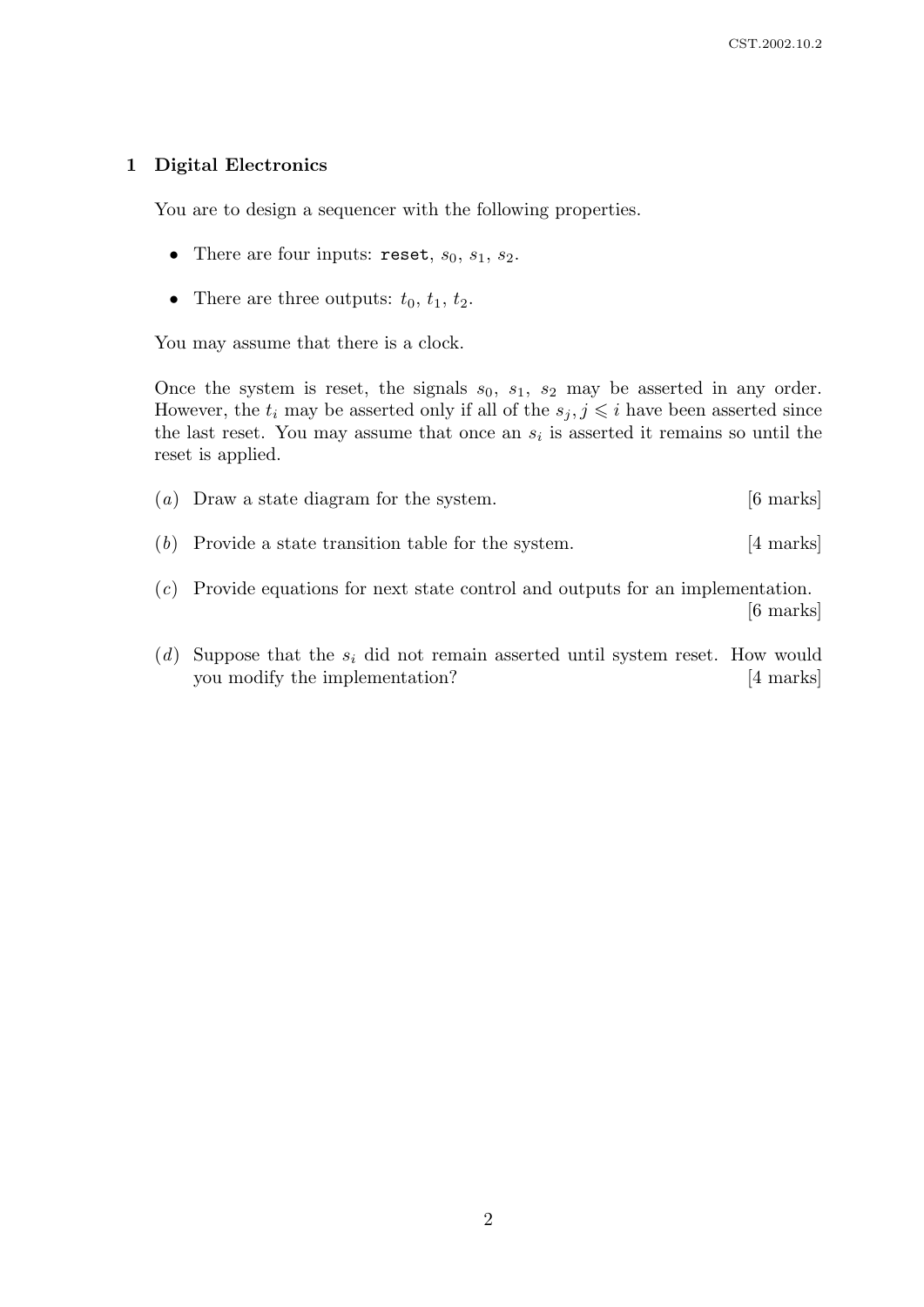## 2 Foundations of Programming

The administrator of a playgroup maintains a database containing the names, ages and heights of children. A Java program is required which will sort the children into ascending order of height.

An early test version of the program begins thus:

```
public class ChildProg
{ public static void main(String[] args)
   \{ Child[] p = (new Child("George", 4, 1.06f);
                  (new Child("Betty", 2, 0.93f);
                   .
                   . \hspace{1.6cm} \hspace{1.6cm} \};
     sort(p);
   }
  private static void sort(Child[] p)
   { .
     while (\ldots p[i-1].compare(p[i])){ .
```
Supply a suitable class Child. In addition to appropriate data fields and an appropriate constructor, this class should contain a compare() method (for use as implied in the sort() method above) and a toString() method. There is no need to write any further code for the methods main() and sort(). [10 marks]

The program is then modified so that the sort() method and the compare() method are each given a second formal parameter. When the modified sort() method is called, the second actual argument specifies whether sorting is to be in alphabetical order of name, ascending order of age or ascending order of height.

The modified program will require a new heading for the sort() method and a rewritten compare() method in class Child. Supply this new heading and the new compare() method in full. Supply any other necessary new code too and explain its purpose. There is again no need to write any further code for the methods main() and sort(). [10 marks]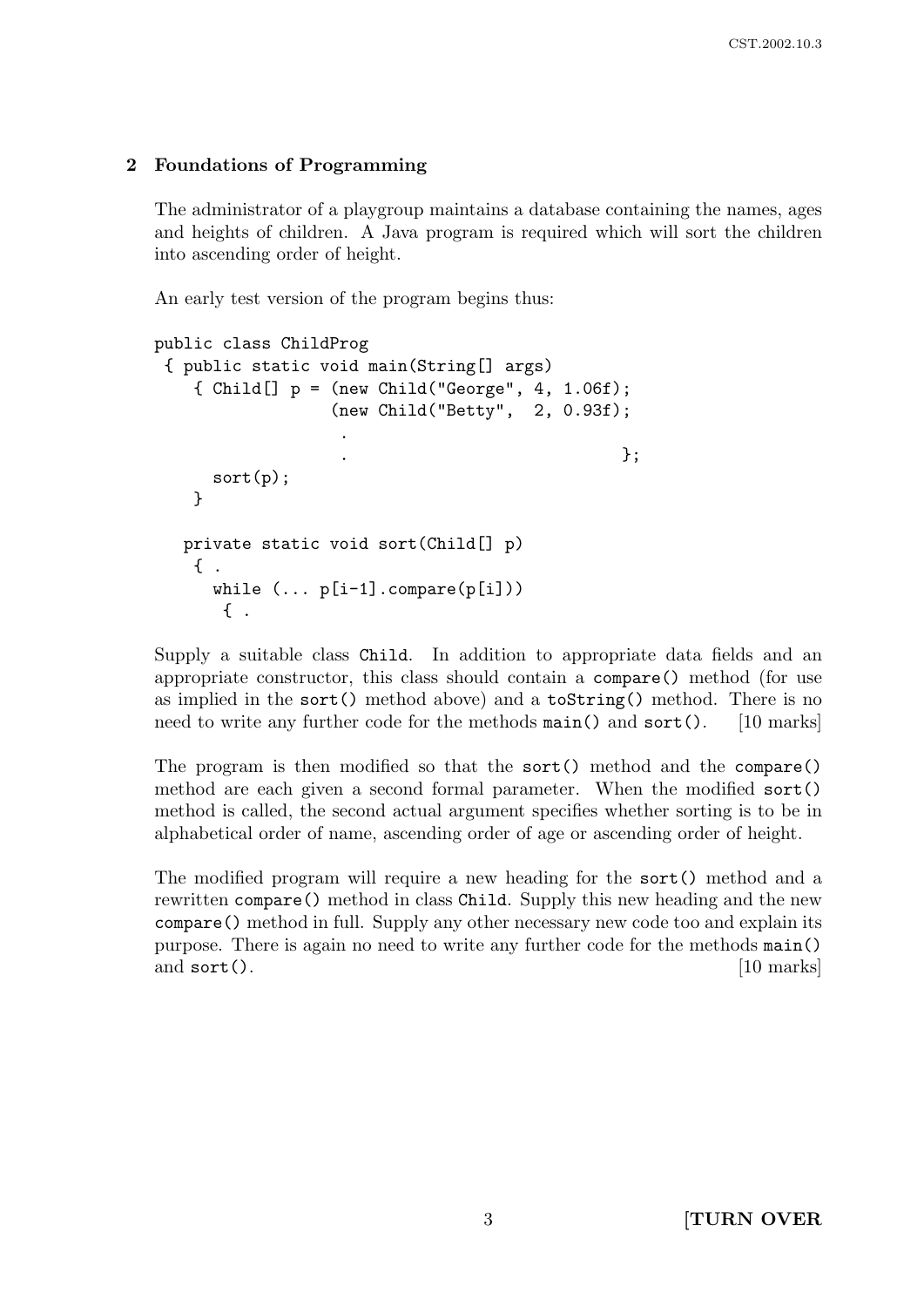#### 3 Compiler Construction

- (a) Give a diagram showing the phases of a typical compilation system for a language like C which produces a directly executable fully-linked binary file as output. For each phase, describe in a paragraph what it does (mentioning possible implementation techniques) and give a brief overview of the datastructures used for its input and output indicating whether they would normally reside in a file or in memory. (Do not specify details of any files used to automate the writing of any of the above phases.) [16 marks]
- (b) Indicate how a typical Java implementation might differ and explain what is meant by just-in-time compilation. [4 marks]

#### 4 Introduction to Security

- (a) (i) Explain the collision resistance requirement for the hash function used in a digital signature scheme. [4 marks]
	- $(ii)$  Show how the DES block cipher can be used to build a 64-bit hash function. Is the result collision resistant? [4 marks]
- (b) A sequence of plaintext blocks  $P_1, \ldots, P_8$  is encrypted using DES into a sequence of ciphertext blocks. Where an IV is used, it is numbered  $C_0$ . Owing to a transmission error, one bit in ciphertext block  $C_3$  changes its value, and as a consequence, the receiver obtains after decryption a corrupted plaintext block sequence  $P'_1, \ldots, P'_8$ . For the following modes of operation, how many bits do you expect to be wrong in each block  $P_i'$ ?
	- (i) Cipher block chaining. [2 marks]
	- $(ii)$  64-bit output feedback.  $[2 \text{ marks}]$
- $(c)$  (i) Explain the *Feistel principle* used by block ciphers such as DES and its purpose. [4 marks]
	- (*ii*) Using a given pseudo-random function  $F: \{0,1\}^{100} \to \{0,1\}^{100}$ , construct a pseudo-random permutation  $P: \{0,1\}^{300} \to \{0,1\}^{300}$  by extending the Feistel principle appropriately. [4 marks]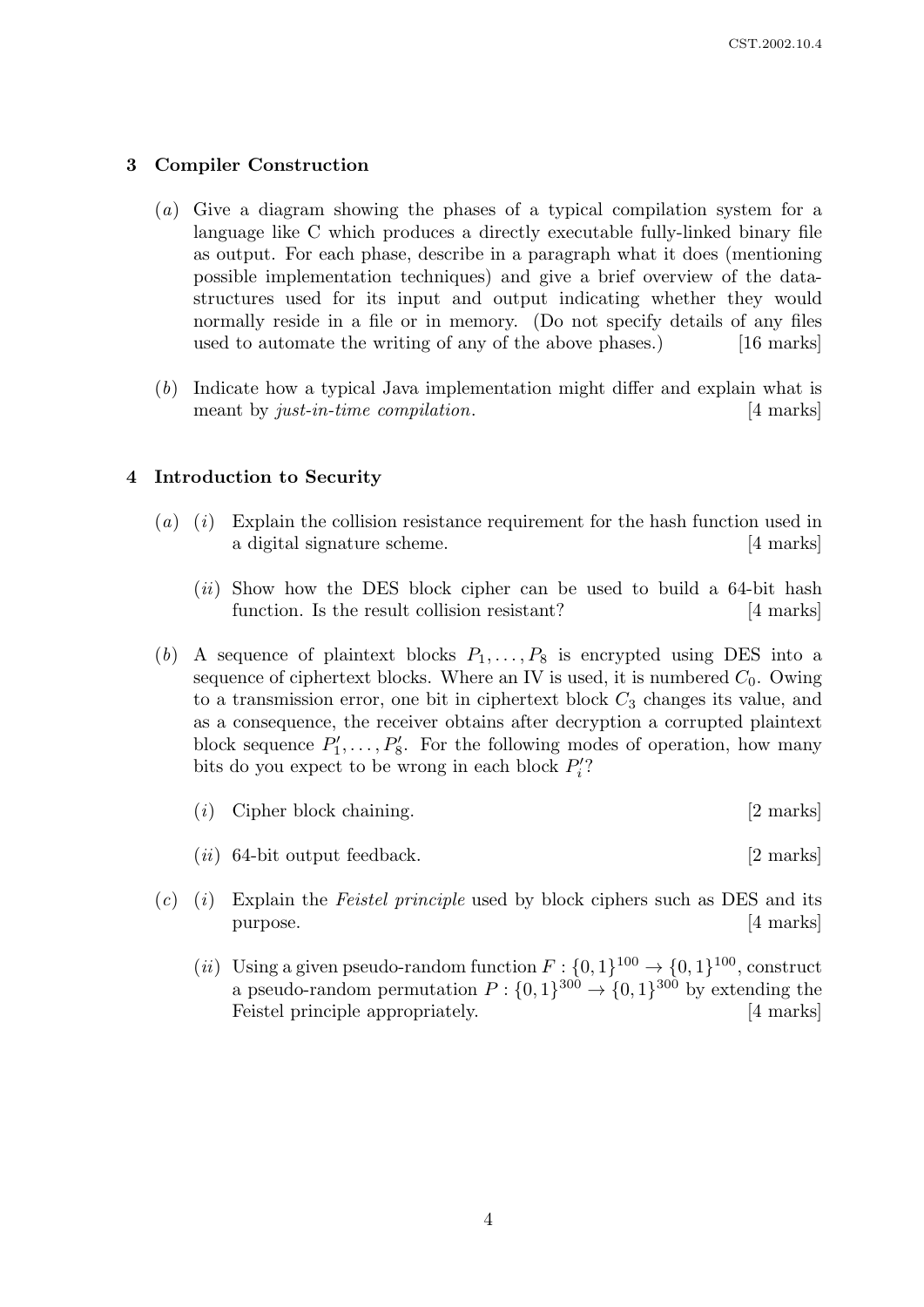#### 5 Data Structures and Algorithms

Some languages allow the user to allocate and free space explicitly using calls such as malloc(size) and free(ptr). The blocks of space are typically allocated from a large region that you can assume is a vector.

- (a) Discuss the issues that must be considered when deciding how to implement such space allocation functions. [6 marks]
- (b) Outline the design of a standard algorithm for space allocation using the first fit strategy, and outline an algorithm based on the binary buddy system in which block sizes are rounded up to the next power of 2. [7 marks each]

### 6 Computer Design

For each of the following, explain the difference between:

| (a) | analogue computer and digital computer;          | [4 marks]           |
|-----|--------------------------------------------------|---------------------|
| (b) | data-flow and control-flow model of computation; | $[4 \text{ marks}]$ |
| (c) | little endian and big endian;                    | [4 marks]           |
| (d) | latency and bandwidth of data transmission;      | [4 marks]           |
| (e) | spatial locality and temporal locality of data.  | $[4 \text{ marks}]$ |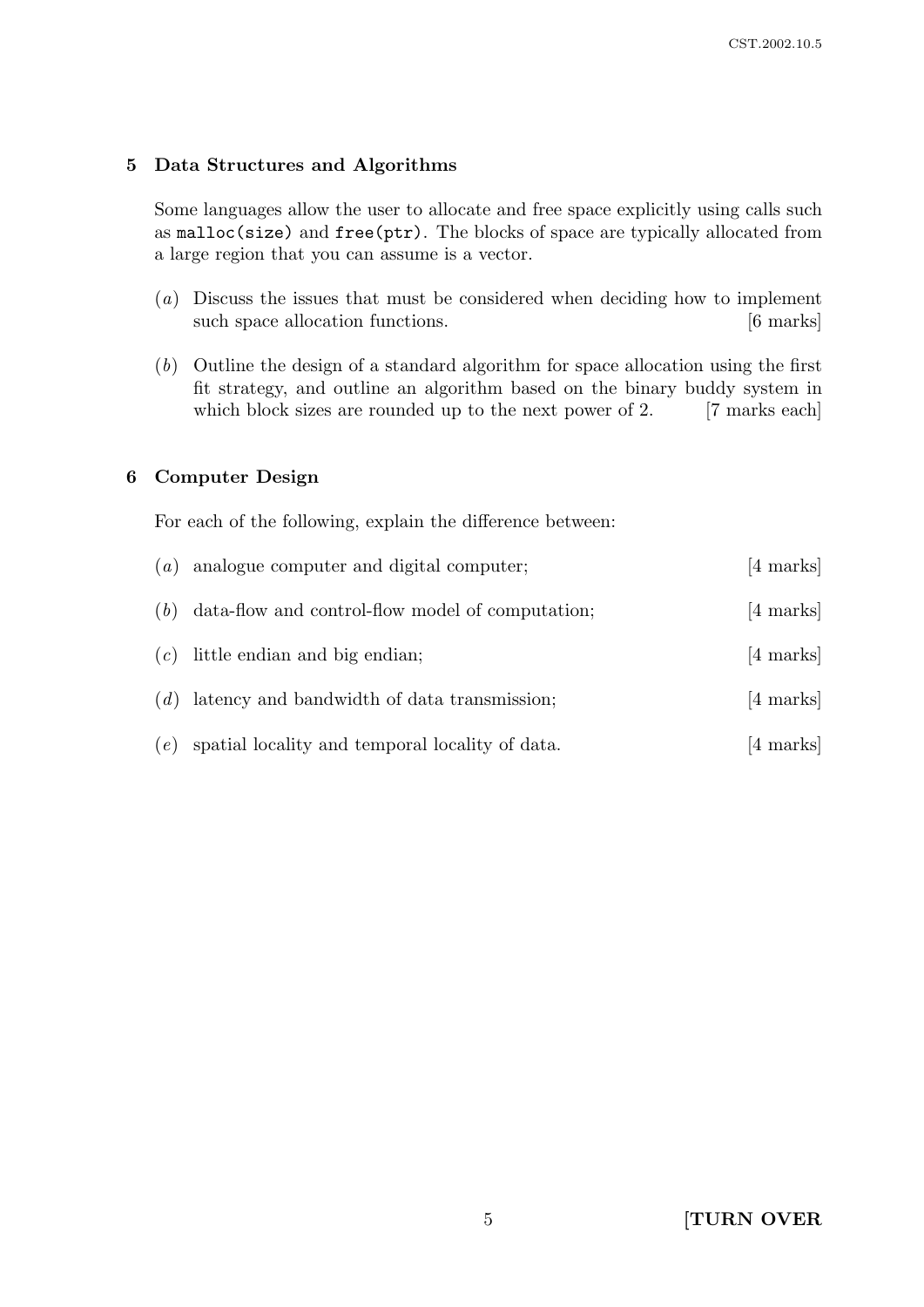#### 7 Operating System Foundations

- (a) Explain briefly the memory-management scheme of *paging*. [4 marks]
- (b) Give two disadvantages of paging. [2 marks]
- (c) A translation look-aside buffer (TLB) is sometimes used to optimise paging systems. Explain carefully how a TLB can be used in this way, and how it can optimise a paging system. [3 marks]
- (d) The fictional Letni 2P chip uses (single-level) paging and has a memory access time of 8 nanoseconds and a TLB search time of 2 nanoseconds. What hit ratio (the probability that an item is in the TLB) must be achieved if we require an average (paged) memory access time of 12 nanoseconds? [4 marks]
- (e) The management of the Letni Corporation wish you to design and evaluate a multi-level paging system for their new 64-bit processor, the 3P, which has 4K-sized pages.
	- $(i)$  Give details of your proposed multi-level paging system. [5 marks]
	- (*ii*) State, and justify briefly, whether you think this proposal is realistic. [2 marks]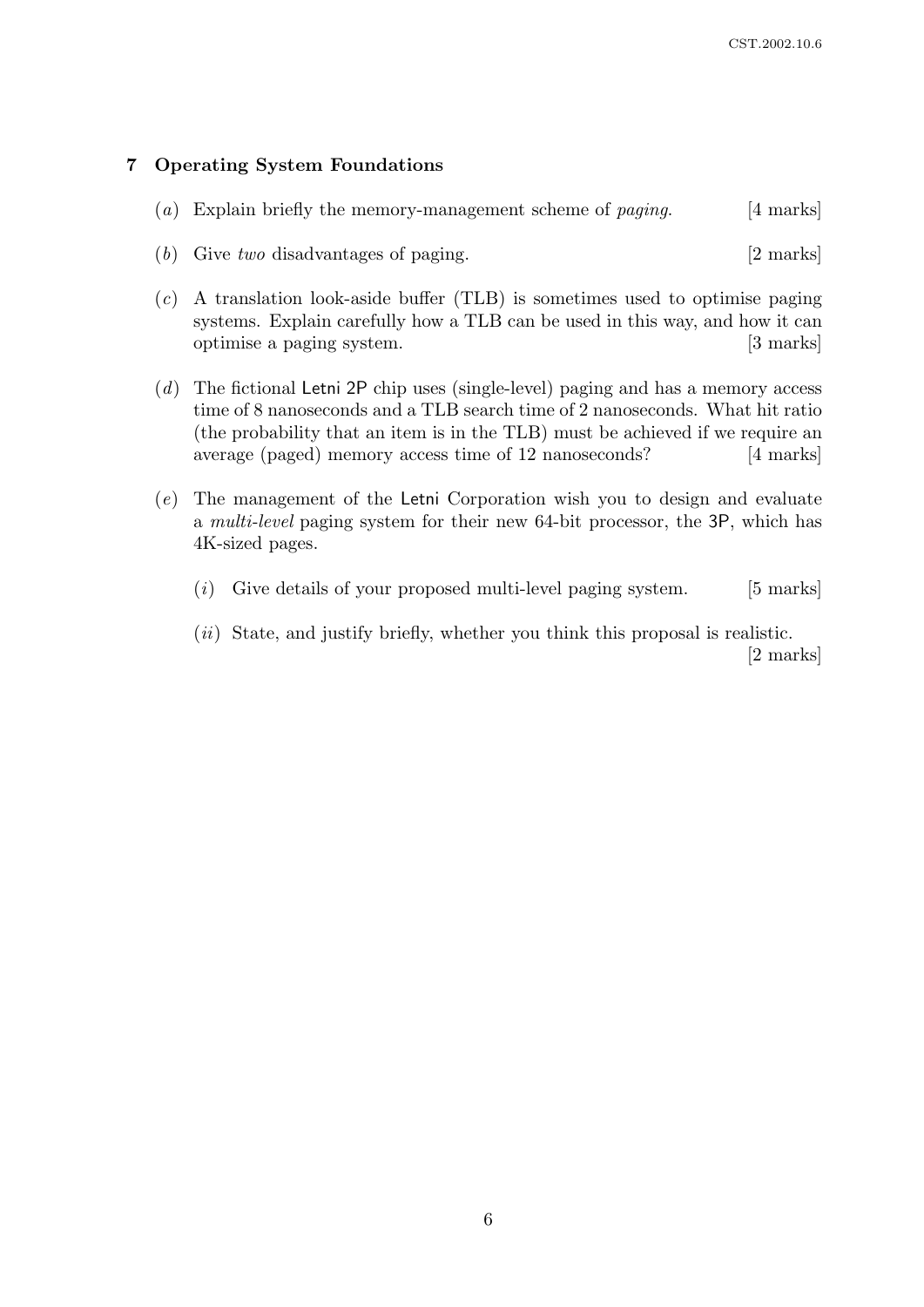#### 8 Continuous Mathematics

Consider the trigonometric series

$$
\frac{a_0}{2} + \sum_{r=1}^{\infty} (a_r \cos rx + b_r \sin rx)
$$

where  $a_0, a_1, a_2, \ldots$  and  $b_1, b_2, \ldots$  are constants and suppose that  $f(x)$  is a periodic function of x with period  $2\pi$ .

- (a) State expressions for the constants  $a_0, a_r, b_r$  ( $r = 1, 2, \ldots$ ) so that the trigonometric series forms the Fourier series of  $f(x)$  over the interval  $-\pi < x \leq \pi$ . Such expressions are then known as the Fourier coefficients of  $f(x)$ . [4 marks]
- (b) State the *Dirichlet conditions* on the function  $f(x)$  for it to be represented by its Fourier series at all points in the interval  $-\pi < x \leq \pi$  at which the function  $f(x)$  is continuous. [2 marks]
- (c) Determine simplified expressions for the Fourier coefficients when the function  $f(x)$  is an even function of x. [3 marks]
- (d) Consider the function  $f(x)$  which is periodic with period  $2\pi$  and is defined by  $f(x) = x^2$  in the interval  $-\pi < x \leq \pi$ . Does the function  $f(x)$  satisfy the Dirichlet conditions? Briefly justify your answer. [2 marks]
- (e) Determine the Fourier series for this function  $f(x)$ . [6 marks]
- (f) By substituting a suitable value for x in the Fourier series show that

$$
\frac{\pi^2}{12} = \sum_{r=1}^{\infty} \frac{(-1)^{r+1}}{r^2}.
$$

[3 marks]

#### 9 Mathematics for Computation Theory

State and prove Arden's rule for regular events. [20 marks]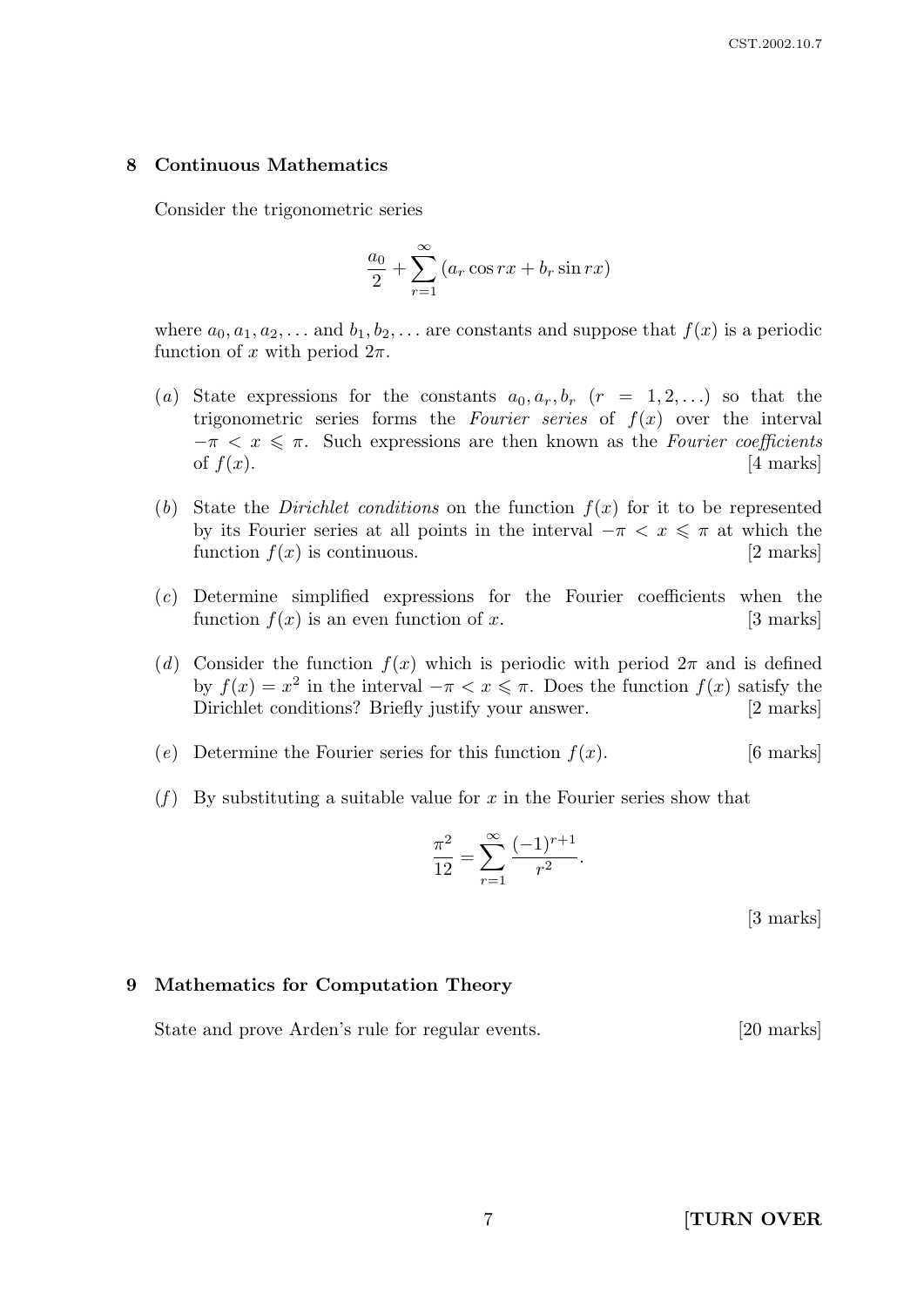#### 10 Computation Theory

- (a) Explain how each number  $e \in \mathbb{N}$  can be decoded uniquely as a register machine program  $Proq_e$ . . [6 marks]
- (b) What would it mean for a register machine to decide the halting problem? [4 marks]
- (c) Prove that such a register machine cannot exist. (You may assume the existence of suitable register machines for copying registers and manipulating lists of numbers so long as you specify their behaviour clearly.) [10 marks]

### 11 Numerical Analysis I

- (a) Consider a version of the Brown model in which the significand of a floatingpoint number is represented as  $d_0.d_1d_2 \ldots d_{p-1}$ . Explain the parameters  $\beta$ , p,  $e_{\text{max}}$ ,  $e_{\text{min}}$  of the model. [3 marks]
- (b) Describe the layout of bits in IEEE single precision and give the values of the above four parameters. [5 marks]
- (c) IBM System/370 single precision uses the same total number of bits, and a similar method for storing negative exponents. However, there are 7 bits for the exponent, and all bit patterns represent numbers. Given  $\beta = 16$ , deduce the values of the remaining three parameters for this floating-point implementation. [5 marks]
- (d) If  $\beta = 10, p = 3$  how should 6.789, 6.785, 6.755 be rounded using the "round" to even" method? [3 marks]
- (e) Now consider  $\beta = 2$ ,  $p = 8$  on a machine with just one guard digit. How should the following be rounded using "round to even"?

0 1 1 0 1 0 1 1 0 1 0 1 1 1 0 1 0 1 1 1 0 1 0 0 0 1 1 0 1 1 1 1 1 1 1 1

[4 marks]